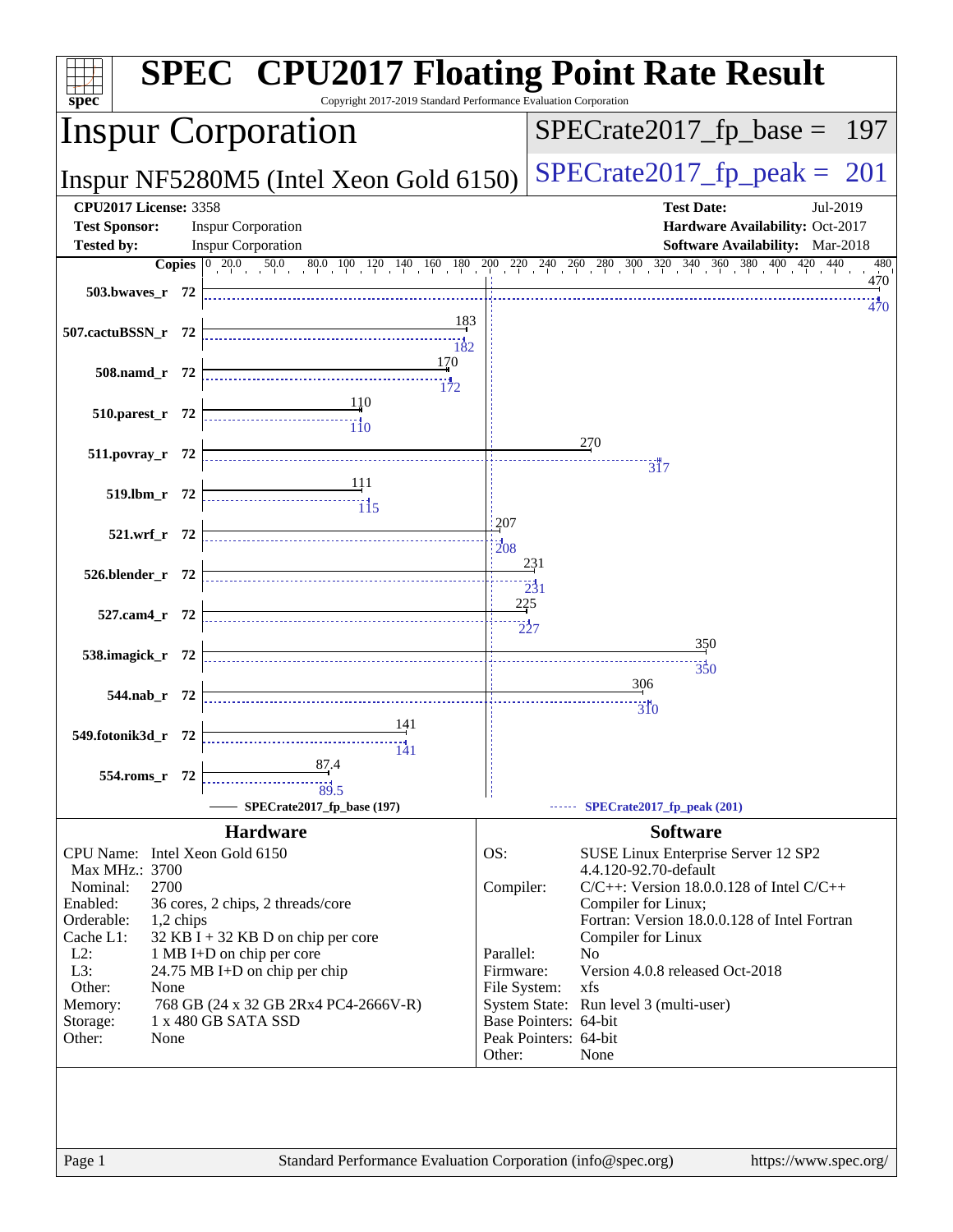| <b>SPEC CPU2017 Floating Point Rate Result</b><br>$spec^*$<br>Copyright 2017-2019 Standard Performance Evaluation Corporation |        |                           |       |                               |       |                |       |               |                |              |                               |              |                                        |              |
|-------------------------------------------------------------------------------------------------------------------------------|--------|---------------------------|-------|-------------------------------|-------|----------------|-------|---------------|----------------|--------------|-------------------------------|--------------|----------------------------------------|--------------|
| <b>Inspur Corporation</b><br>$SPECrate2017_fp\_base = 197$                                                                    |        |                           |       |                               |       |                |       |               |                |              |                               |              |                                        |              |
| $SPECrate2017_fp\_peak = 201$<br>Inspur NF5280M5 (Intel Xeon Gold 6150)                                                       |        |                           |       |                               |       |                |       |               |                |              |                               |              |                                        |              |
| <b>CPU2017 License: 3358</b><br><b>Test Date:</b><br>Jul-2019                                                                 |        |                           |       |                               |       |                |       |               |                |              |                               |              |                                        |              |
| <b>Test Sponsor:</b><br>Hardware Availability: Oct-2017<br><b>Inspur Corporation</b>                                          |        |                           |       |                               |       |                |       |               |                |              |                               |              |                                        |              |
| <b>Tested by:</b>                                                                                                             |        | <b>Inspur Corporation</b> |       |                               |       |                |       |               |                |              |                               |              | <b>Software Availability:</b> Mar-2018 |              |
| <b>Results Table</b>                                                                                                          |        |                           |       |                               |       |                |       |               |                |              |                               |              |                                        |              |
|                                                                                                                               |        |                           |       |                               |       |                |       |               |                |              |                               |              |                                        |              |
| <b>Benchmark</b>                                                                                                              | Copies | <b>Seconds</b>            | Ratio | <b>Base</b><br><b>Seconds</b> | Ratio | <b>Seconds</b> | Ratio | <b>Copies</b> | <b>Seconds</b> | <b>Ratio</b> | <b>Peak</b><br><b>Seconds</b> | <b>Ratio</b> | <b>Seconds</b>                         | <b>Ratio</b> |
| 503.bwayes r                                                                                                                  | 72     | 1535                      | 470   | 1535                          | 470   | 1534           | 471   | 72            | 1535           | 470          | 1535                          | 470          | 1537                                   | 470          |
| 507.cactuBSSN_r                                                                                                               | 72     | 496                       | 184   | 498                           | 183   | 498            | 183   | 72            | 502            | 181          | 501                           | 182          | 500                                    | 182          |
| 508.namd r                                                                                                                    | 72     | 402                       | 170   | 400                           | 171   | 404            | 169   | 72            | 398            | 172          | 397                           | 172          | 396                                    | 173          |
| $510.parest_r$                                                                                                                | 72     | 1712                      | 110   | 1705                          | 110   | 1730           | 109   | 72            | 1716           | 110          | 1708                          | 110          | 1718                                   | 110          |
| 511.povray_r                                                                                                                  | 72     | 623                       | 270   | 623                           | 270   | 623            | 270   | 72            | 530            | 317          | 528                           | 319          | 531                                    | 317          |
| 519.lbm r                                                                                                                     | 72     | 686                       | 111   | 686                           | 111   | 686            | 111   | 72            | 657            | 115          | 658                           | 115          | 657                                    | 115          |
| 521.wrf r                                                                                                                     | 72     | 780                       | 207   | 781                           | 207   | 780            | 207   | 72            | 776            | 208          | 775                           | 208          | 775                                    | 208          |
| 526.blender r                                                                                                                 | 72     | 476                       | 231   | 476                           | 231   | 475            | 231   | 72            | 474            | 231          | 474                           | 231          | 474                                    | 232          |
| 527.cam4 r                                                                                                                    | 72     | 561                       | 225   | 559                           | 225   | 560            | 225   | 72            | 555            | 227          | 554                           | 227          | 555                                    | 227          |
| 538.imagick_r                                                                                                                 | 72     | 512                       | 350   | 511                           | 350   | 512            | 350   | 72            | 512            | 350          | 511                           | 350          | 511                                    | 350          |
| 544.nab r                                                                                                                     | 72     | 396                       | 306   | 396                           | 306   | 396            | 306   | 72            | 391            | 310          | 392                           | 309          | 389                                    | 312          |
| 549.fotonik3d r                                                                                                               | 72     | 1984                      | 141   | 1982                          | 142   | 1985           | 141   | 72            | 1984           | 141          | 1984                          | 141          | 1989                                   | 141          |
| 554.roms_r                                                                                                                    | 72     | 1314                      | 87.1  | 1310                          | 87.4  | 1304           | 87.7  | 72            | 1278           | 89.5         | 1275                          | 89.7         | 1282                                   | 89.3         |
| SPECrate2017 fp base $=$<br>197                                                                                               |        |                           |       |                               |       |                |       |               |                |              |                               |              |                                        |              |
| $SPECrate2017$ fp peak =                                                                                                      |        |                           | 201   |                               |       |                |       |               |                |              |                               |              |                                        |              |

Results appear in the [order in which they were run.](http://www.spec.org/auto/cpu2017/Docs/result-fields.html#RunOrder) Bold underlined text [indicates a median measurement.](http://www.spec.org/auto/cpu2017/Docs/result-fields.html#Median)

#### **[Submit Notes](http://www.spec.org/auto/cpu2017/Docs/result-fields.html#SubmitNotes)**

 The numactl mechanism was used to bind copies to processors. The config file option 'submit' was used to generate numactl commands to bind each copy to a specific processor. For details, please see the config file.

## **[Operating System Notes](http://www.spec.org/auto/cpu2017/Docs/result-fields.html#OperatingSystemNotes)**

Stack size set to unlimited using "ulimit -s unlimited"

## **[General Notes](http://www.spec.org/auto/cpu2017/Docs/result-fields.html#GeneralNotes)**

Environment variables set by runcpu before the start of the run: LD\_LIBRARY\_PATH = "/home/CPU2017/lib/ia32:/home/CPU2017/lib/intel64:/home/CPU2017/je5.0.1-32:/home/CPU2017/je5.0.1-64"

 Binaries compiled on a system with 1x Intel Core i7-4790 CPU + 32GB RAM memory using Redhat Enterprise Linux 7.4 Transparent Huge Pages enabled by default Prior to runcpu invocation Filesystem page cache synced and cleared with: sync; echo 3> /proc/sys/vm/drop\_caches runcpu command invoked through numactl i.e.: numactl --interleave=all runcpu <etc>

Yes: The test sponsor attests, as of date of publication, that CVE-2017-5754 (Meltdown)

**(Continued on next page)**

| Page 2 | Standard Performance Evaluation Corporation (info@spec.org) | https://www.spec.org/ |
|--------|-------------------------------------------------------------|-----------------------|
|--------|-------------------------------------------------------------|-----------------------|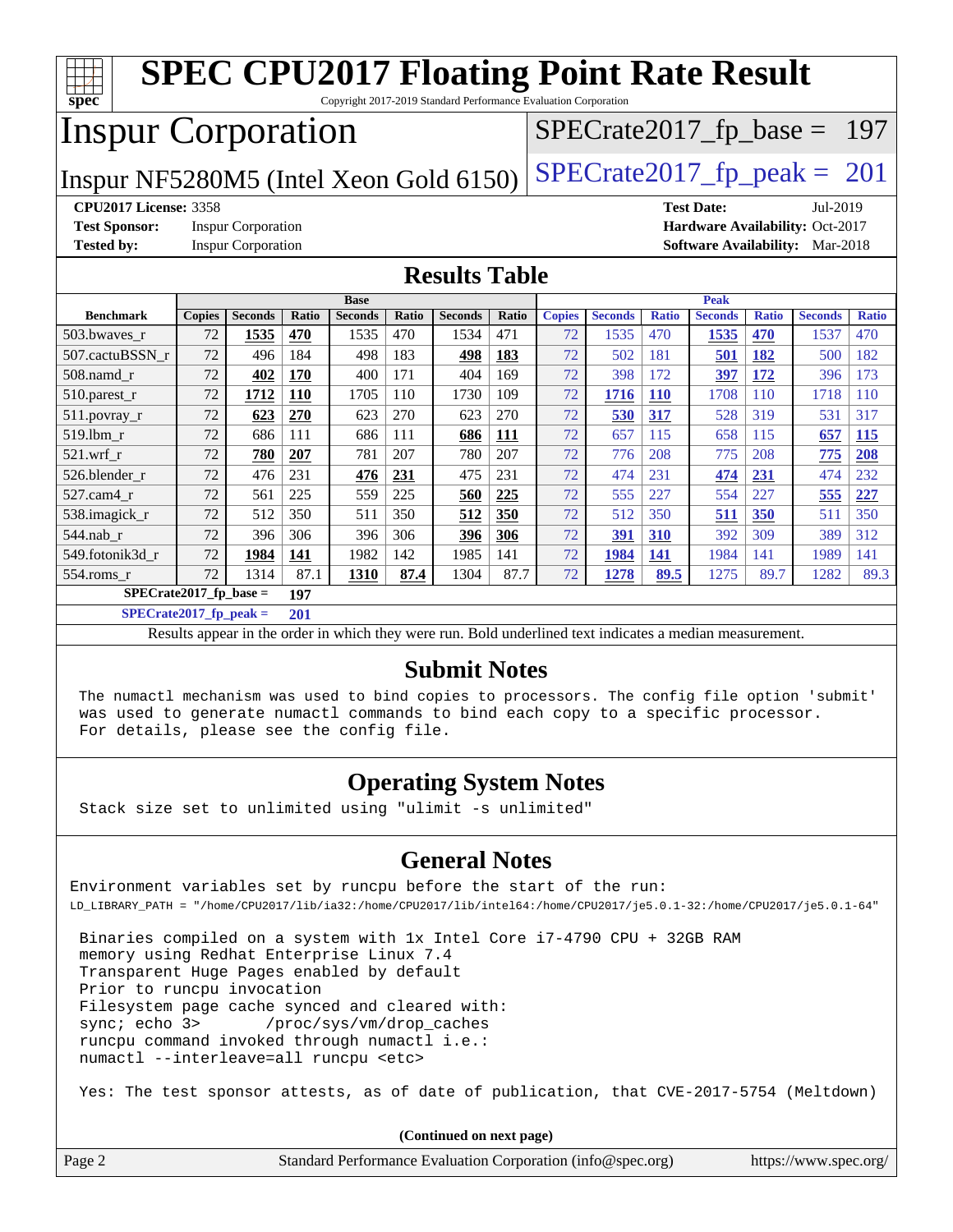#### **[spec](http://www.spec.org/) [SPEC CPU2017 Floating Point Rate Result](http://www.spec.org/auto/cpu2017/Docs/result-fields.html#SPECCPU2017FloatingPointRateResult)** Copyright 2017-2019 Standard Performance Evaluation Corporation Inspur Corporation Inspur NF5280M5 (Intel Xeon Gold 6150)  $\text{SPECrate2017\_fp\_peak} = 201$ [SPECrate2017\\_fp\\_base =](http://www.spec.org/auto/cpu2017/Docs/result-fields.html#SPECrate2017fpbase) 197

**[Test Sponsor:](http://www.spec.org/auto/cpu2017/Docs/result-fields.html#TestSponsor)** Inspur Corporation **[Hardware Availability:](http://www.spec.org/auto/cpu2017/Docs/result-fields.html#HardwareAvailability)** Oct-2017 **[Tested by:](http://www.spec.org/auto/cpu2017/Docs/result-fields.html#Testedby)** Inspur Corporation **[Software Availability:](http://www.spec.org/auto/cpu2017/Docs/result-fields.html#SoftwareAvailability)** Mar-2018

**[CPU2017 License:](http://www.spec.org/auto/cpu2017/Docs/result-fields.html#CPU2017License)** 3358 **[Test Date:](http://www.spec.org/auto/cpu2017/Docs/result-fields.html#TestDate)** Jul-2019

#### **[General Notes \(Continued\)](http://www.spec.org/auto/cpu2017/Docs/result-fields.html#GeneralNotes)**

 is mitigated in the system as tested and documented. Yes: The test sponsor attests, as of date of publication, that CVE-2017-5753 (Spectre variant 1) is mitigated in the system as tested and documented. Yes: The test sponsor attests, as of date of publication, that CVE-2017-5715 (Spectre variant 2) is mitigated in the system as tested and documented.

### **[Platform Notes](http://www.spec.org/auto/cpu2017/Docs/result-fields.html#PlatformNotes)**

Page 3 Standard Performance Evaluation Corporation [\(info@spec.org\)](mailto:info@spec.org) <https://www.spec.org/> BIOS and OS configuration: SCALING\_GOVERNOR set to Performance Hardware Prefetch set to Disable VT Support set to Disable C1E Support set to Disable IMC (Integrated memory controller) Interleaving set to 1-way Sub NUMA Cluster (SNC) set to Enable Sysinfo program /home/CPU2017/bin/sysinfo Rev: r5974 of 2018-05-19 9bcde8f2999c33d61f64985e45859ea9 running on linux-q537 Fri Jul 12 11:20:03 2019 SUT (System Under Test) info as seen by some common utilities. For more information on this section, see <https://www.spec.org/cpu2017/Docs/config.html#sysinfo> From /proc/cpuinfo model name : Intel(R) Xeon(R) Gold 6150 CPU @ 2.70GHz 2 "physical id"s (chips) 72 "processors" cores, siblings (Caution: counting these is hw and system dependent. The following excerpts from /proc/cpuinfo might not be reliable. Use with caution.) cpu cores : 18 siblings : 36 physical 0: cores 0 1 2 3 4 8 9 10 11 16 17 18 19 20 24 25 26 27 physical 1: cores 0 1 2 3 4 8 9 10 11 16 17 18 19 20 24 25 26 27 From lscpu: Architecture: x86\_64 CPU op-mode(s): 32-bit, 64-bit Byte Order: Little Endian  $CPU(s):$  72 On-line CPU(s) list: 0-71 Thread(s) per core: 2 Core(s) per socket: 18 Socket(s): 2 NUMA node(s): 4 Vendor ID: GenuineIntel **(Continued on next page)**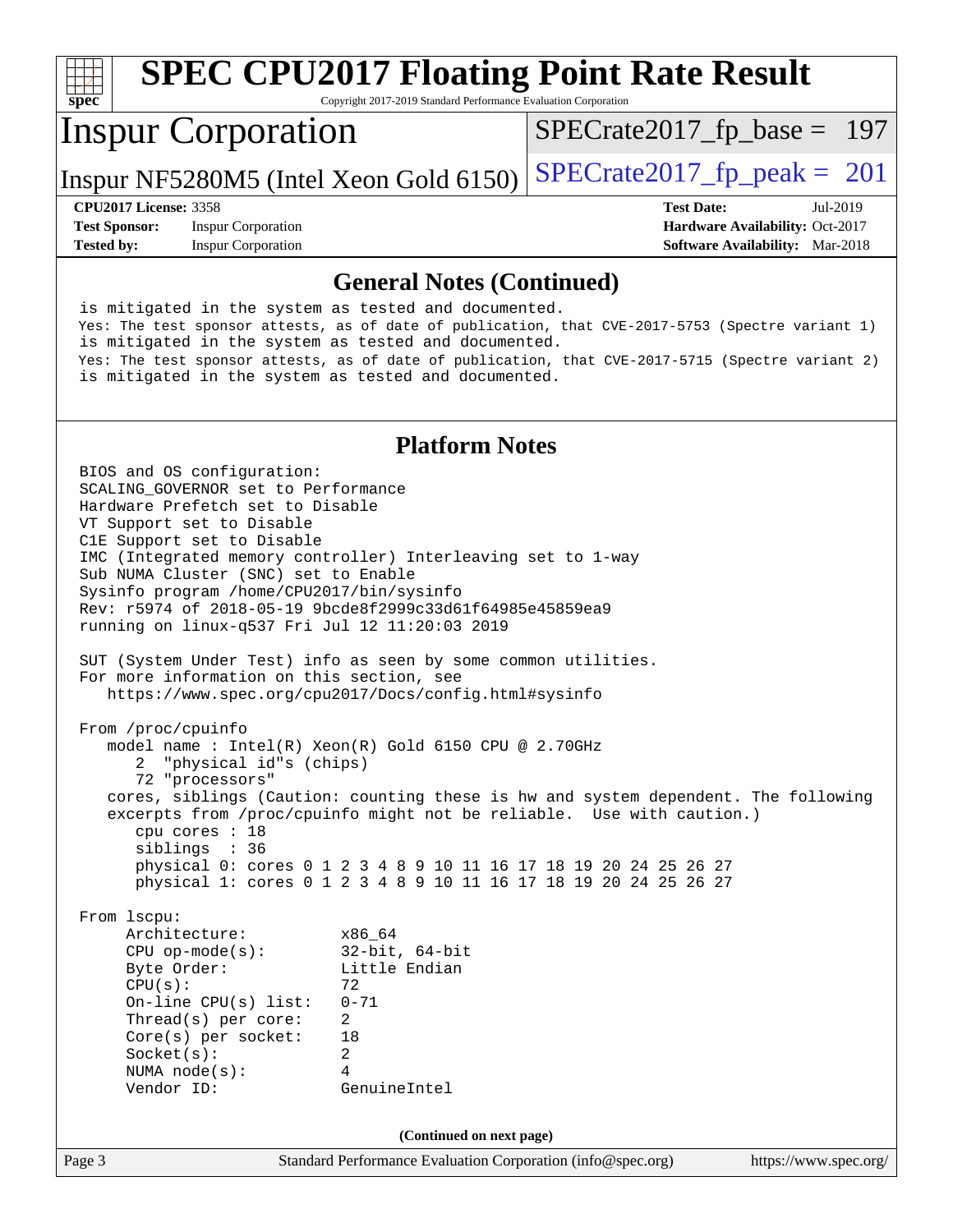| <b>SPEC CPU2017 Floating Point Rate Result</b><br>Copyright 2017-2019 Standard Performance Evaluation Corporation<br>spec <sup>®</sup>                               |                                                                           |  |  |  |  |
|----------------------------------------------------------------------------------------------------------------------------------------------------------------------|---------------------------------------------------------------------------|--|--|--|--|
| <b>Inspur Corporation</b>                                                                                                                                            | $SPECrate2017_fp\_base = 197$                                             |  |  |  |  |
| Inspur NF5280M5 (Intel Xeon Gold 6150)                                                                                                                               | $SPECrate2017_fp\_peak = 201$                                             |  |  |  |  |
| <b>CPU2017 License: 3358</b>                                                                                                                                         | <b>Test Date:</b><br>Jul-2019                                             |  |  |  |  |
| <b>Test Sponsor:</b><br><b>Inspur Corporation</b><br><b>Tested by:</b><br><b>Inspur Corporation</b>                                                                  | Hardware Availability: Oct-2017<br><b>Software Availability:</b> Mar-2018 |  |  |  |  |
|                                                                                                                                                                      |                                                                           |  |  |  |  |
| <b>Platform Notes (Continued)</b>                                                                                                                                    |                                                                           |  |  |  |  |
| CPU family:<br>6<br>85<br>Model:                                                                                                                                     |                                                                           |  |  |  |  |
| Model name:                                                                                                                                                          | $Intel(R) Xeon(R) Gold 6150 CPU @ 2.70GHz$                                |  |  |  |  |
| Stepping:<br>4                                                                                                                                                       |                                                                           |  |  |  |  |
| 3399.999<br>CPU MHz:                                                                                                                                                 |                                                                           |  |  |  |  |
| 3700.0000<br>CPU max MHz:                                                                                                                                            |                                                                           |  |  |  |  |
| CPU min MHz:<br>1200.0000<br>BogoMIPS:<br>5387.32                                                                                                                    |                                                                           |  |  |  |  |
| Virtualization:<br>$VT - x$                                                                                                                                          |                                                                           |  |  |  |  |
| L1d cache:<br>32K                                                                                                                                                    |                                                                           |  |  |  |  |
| 32K<br>Lli cache:                                                                                                                                                    |                                                                           |  |  |  |  |
| 1024K<br>$L2$ cache:                                                                                                                                                 |                                                                           |  |  |  |  |
| L3 cache:<br>25344K<br>NUMA node0 CPU(s):                                                                                                                            | $0-2, 5, 6, 9, 10, 14, 15, 36-38, 41, 42, 45, 46, 50, 51$                 |  |  |  |  |
| NUMA nodel CPU(s):                                                                                                                                                   | 3, 4, 7, 8, 11-13, 16, 17, 39, 40, 43, 44, 47-49, 52, 53                  |  |  |  |  |
| NUMA node2 CPU(s):                                                                                                                                                   | 18-20, 23, 24, 27, 28, 32, 33, 54-56, 59, 60, 63, 64, 68, 69              |  |  |  |  |
| NUMA $node3$ $CPU(s):$                                                                                                                                               | 21, 22, 25, 26, 29-31, 34, 35, 57, 58, 61, 62, 65-67, 70, 71              |  |  |  |  |
| Flaqs:                                                                                                                                                               | fpu vme de pse tsc msr pae mce cx8 apic sep mtrr pge mca cmov             |  |  |  |  |
| pat pse36 clflush dts acpi mmx fxsr sse sse2 ss ht tm pbe syscall nx pdpelgb rdtscp                                                                                  |                                                                           |  |  |  |  |
| lm constant_tsc art arch_perfmon pebs bts rep_good nopl xtopology nonstop_tsc<br>aperfmperf eagerfpu pni pclmulqdq dtes64 ds_cpl vmx smx est tm2 ssse3 sdbg fma cx16 |                                                                           |  |  |  |  |
| xtpr pdcm pcid dca sse4_1 sse4_2 x2apic movbe popcnt tsc_deadline_timer aes xsave                                                                                    |                                                                           |  |  |  |  |
| avx f16c rdrand lahf_lm abm 3dnowprefetch ida arat epb invpcid_single pln pts dtherm                                                                                 |                                                                           |  |  |  |  |
| hwp hwp_act_window hwp_epp hwp_pkg_req intel_pt rsb_ctxsw spec_ctrl stibp retpoline                                                                                  |                                                                           |  |  |  |  |
| kaiser tpr_shadow vnmi flexpriority ept vpid fsgsbase tsc_adjust bmil hle avx2 smep                                                                                  |                                                                           |  |  |  |  |
| bmi2 erms invpcid rtm cqm mpx avx512f avx512dq rdseed adx smap clflushopt clwb                                                                                       |                                                                           |  |  |  |  |
| avx512cd avx512bw avx512vl xsaveopt xsavec xgetbvl cqm_llc cqm_occup_llc                                                                                             |                                                                           |  |  |  |  |
| /proc/cpuinfo cache data                                                                                                                                             |                                                                           |  |  |  |  |
| cache size : 25344 KB                                                                                                                                                |                                                                           |  |  |  |  |
| From numactl --hardware WARNING: a numactl 'node' might or might not correspond to a                                                                                 |                                                                           |  |  |  |  |
| physical chip.                                                                                                                                                       |                                                                           |  |  |  |  |
| $available: 4 nodes (0-3)$                                                                                                                                           |                                                                           |  |  |  |  |
| node 0 cpus: 0 1 2 5 6 9 10 14 15 36 37 38 41 42 45 46 50 51                                                                                                         |                                                                           |  |  |  |  |
| node 0 size: 192024 MB                                                                                                                                               |                                                                           |  |  |  |  |
| node 0 free: 182193 MB<br>node 1 cpus: 3 4 7 8 11 12 13 16 17 39 40 43 44 47 48 49 52 53                                                                             |                                                                           |  |  |  |  |
| node 1 size: 193528 MB                                                                                                                                               |                                                                           |  |  |  |  |
| node 1 free: 185498 MB                                                                                                                                               |                                                                           |  |  |  |  |
| node 2 cpus: 18 19 20 23 24 27 28 32 33 54 55 56 59 60 63 64 68 69                                                                                                   |                                                                           |  |  |  |  |
| node 2 size: 193528 MB                                                                                                                                               |                                                                           |  |  |  |  |
| node 2 free: 185482 MB                                                                                                                                               |                                                                           |  |  |  |  |
| node 3 cpus: 21 22 25 26 29 30 31 34 35 57 58 61 62 65 66 67 70 71<br>node 3 size: 193391 MB                                                                         |                                                                           |  |  |  |  |
| node 3 free: 185329 MB                                                                                                                                               |                                                                           |  |  |  |  |
| node distances:                                                                                                                                                      |                                                                           |  |  |  |  |
|                                                                                                                                                                      |                                                                           |  |  |  |  |
| (Continued on next page)                                                                                                                                             |                                                                           |  |  |  |  |
| Page 4<br>Standard Performance Evaluation Corporation (info@spec.org)                                                                                                | https://www.spec.org/                                                     |  |  |  |  |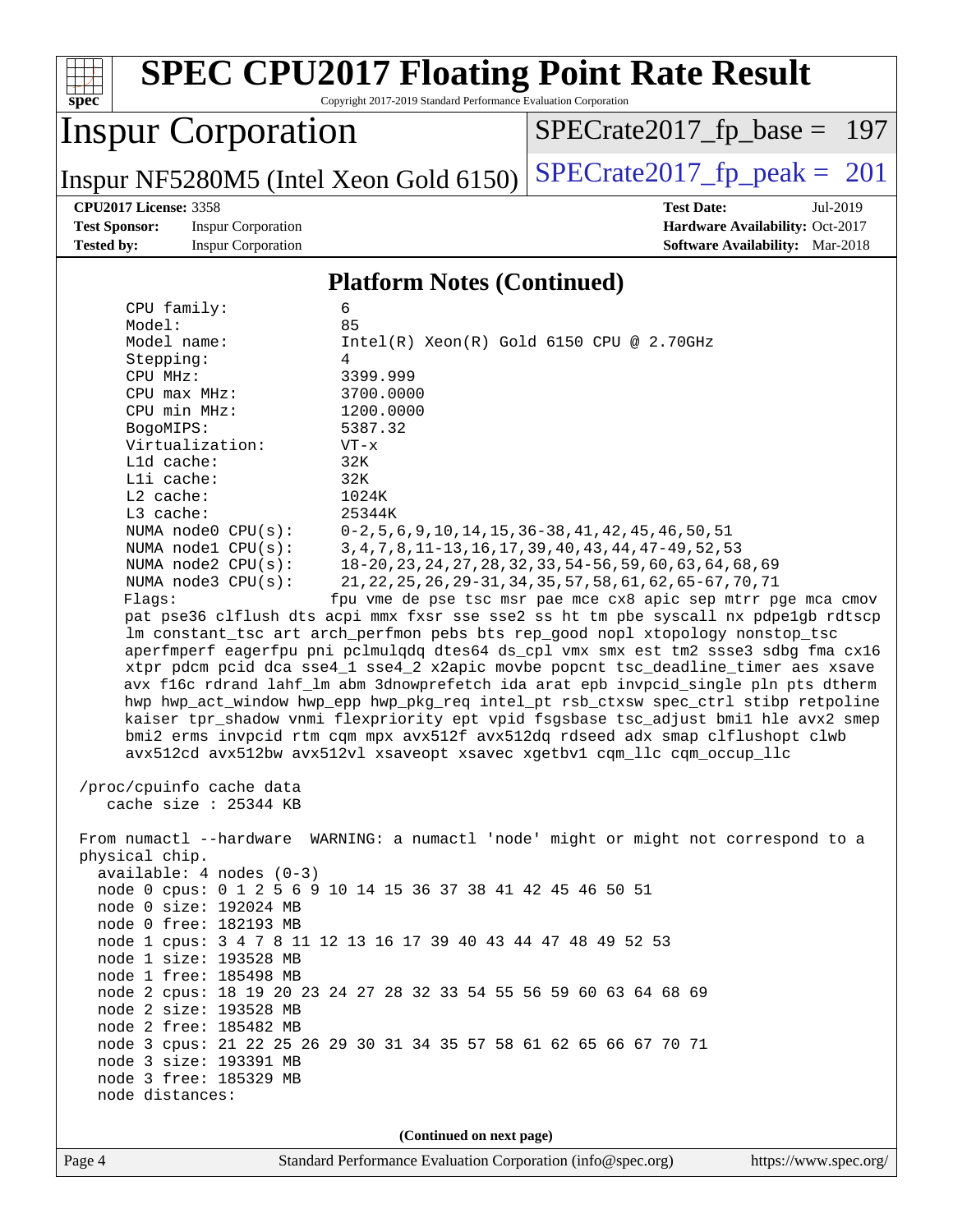| <b>SPEC CPU2017 Floating Point Rate Result</b><br>Copyright 2017-2019 Standard Performance Evaluation Corporation<br>$s\overline{pec}$                                                                                                                                                                                                                                                                                                                                                                                                                                                                                                                                                                                                                                                                                                                 |                                                                                                     |
|--------------------------------------------------------------------------------------------------------------------------------------------------------------------------------------------------------------------------------------------------------------------------------------------------------------------------------------------------------------------------------------------------------------------------------------------------------------------------------------------------------------------------------------------------------------------------------------------------------------------------------------------------------------------------------------------------------------------------------------------------------------------------------------------------------------------------------------------------------|-----------------------------------------------------------------------------------------------------|
| <b>Inspur Corporation</b>                                                                                                                                                                                                                                                                                                                                                                                                                                                                                                                                                                                                                                                                                                                                                                                                                              | $SPECrate2017_fp\_base = 197$                                                                       |
| Inspur NF5280M5 (Intel Xeon Gold 6150)                                                                                                                                                                                                                                                                                                                                                                                                                                                                                                                                                                                                                                                                                                                                                                                                                 | $SPECTate2017$ _fp_peak = 201                                                                       |
| <b>CPU2017 License: 3358</b><br><b>Test Sponsor:</b><br><b>Inspur Corporation</b><br><b>Tested by:</b><br><b>Inspur Corporation</b>                                                                                                                                                                                                                                                                                                                                                                                                                                                                                                                                                                                                                                                                                                                    | <b>Test Date:</b><br>Jul-2019<br>Hardware Availability: Oct-2017<br>Software Availability: Mar-2018 |
| <b>Platform Notes (Continued)</b>                                                                                                                                                                                                                                                                                                                                                                                                                                                                                                                                                                                                                                                                                                                                                                                                                      |                                                                                                     |
| node<br>$\mathbf{1}$<br>$\overline{\phantom{a}}^2$<br>-3<br>$\overline{0}$<br>0:<br>10<br>21<br>21<br>11<br>21<br>1:<br>11<br>10<br>21<br>21<br>11<br>2:<br>21<br>10<br>3:<br>21<br>21<br>11<br>10<br>From /proc/meminfo<br>MemTotal:<br>791012956 kB<br>HugePages_Total:<br>0<br>2048 kB<br>Hugepagesize:<br>/usr/bin/lsb_release -d<br>SUSE Linux Enterprise Server 12 SP2<br>From /etc/*release* /etc/*version*<br>SuSE-release:<br>SUSE Linux Enterprise Server 12 (x86_64)<br>$VERSION = 12$<br>$PATCHLEVEL = 2$<br># This file is deprecated and will be removed in a future service pack or release.<br># Please check /etc/os-release for details about this release.<br>os-release:<br>NAME="SLES"<br>$VERSION = "12-SP2"$<br>VERSION ID="12.2"<br>PRETTY_NAME="SUSE Linux Enterprise Server 12 SP2"<br>ID="sles"<br>$ANSI$ _COLOR=" $0:32$ " |                                                                                                     |
| CPE_NAME="cpe:/o:suse:sles:12:sp2"<br>uname $-a$ :<br>Linux linux-q537 4.4.120-92.70-default #1 SMP Wed Mar 14 15:59:43 UTC 2018 (52a83de)<br>x86_64 x86_64 x86_64 GNU/Linux                                                                                                                                                                                                                                                                                                                                                                                                                                                                                                                                                                                                                                                                           |                                                                                                     |
| Kernel self-reported vulnerability status:                                                                                                                                                                                                                                                                                                                                                                                                                                                                                                                                                                                                                                                                                                                                                                                                             |                                                                                                     |
| CVE-2017-5754 (Meltdown):<br>Mitigation: PTI<br>CVE-2017-5753 (Spectre variant 1): Mitigation: __user pointer sanitization<br>CVE-2017-5715 (Spectre variant 2): Mitigation: IBRS+IBPB                                                                                                                                                                                                                                                                                                                                                                                                                                                                                                                                                                                                                                                                 |                                                                                                     |
| run-level 3 Jul 11 11:54 last=5                                                                                                                                                                                                                                                                                                                                                                                                                                                                                                                                                                                                                                                                                                                                                                                                                        |                                                                                                     |
| SPEC is set to: /home/CPU2017<br>Type Size Used Avail Use% Mounted on<br>Filesystem<br>/dev/sdb3<br>xfs<br>407G<br>72G 336G 18% / home                                                                                                                                                                                                                                                                                                                                                                                                                                                                                                                                                                                                                                                                                                                 |                                                                                                     |
| Additional information from dmidecode follows. WARNING: Use caution when you interpret                                                                                                                                                                                                                                                                                                                                                                                                                                                                                                                                                                                                                                                                                                                                                                 |                                                                                                     |
| (Continued on next page)                                                                                                                                                                                                                                                                                                                                                                                                                                                                                                                                                                                                                                                                                                                                                                                                                               |                                                                                                     |
| Standard Performance Evaluation Corporation (info@spec.org)<br>Page 5                                                                                                                                                                                                                                                                                                                                                                                                                                                                                                                                                                                                                                                                                                                                                                                  | https://www.spec.org/                                                                               |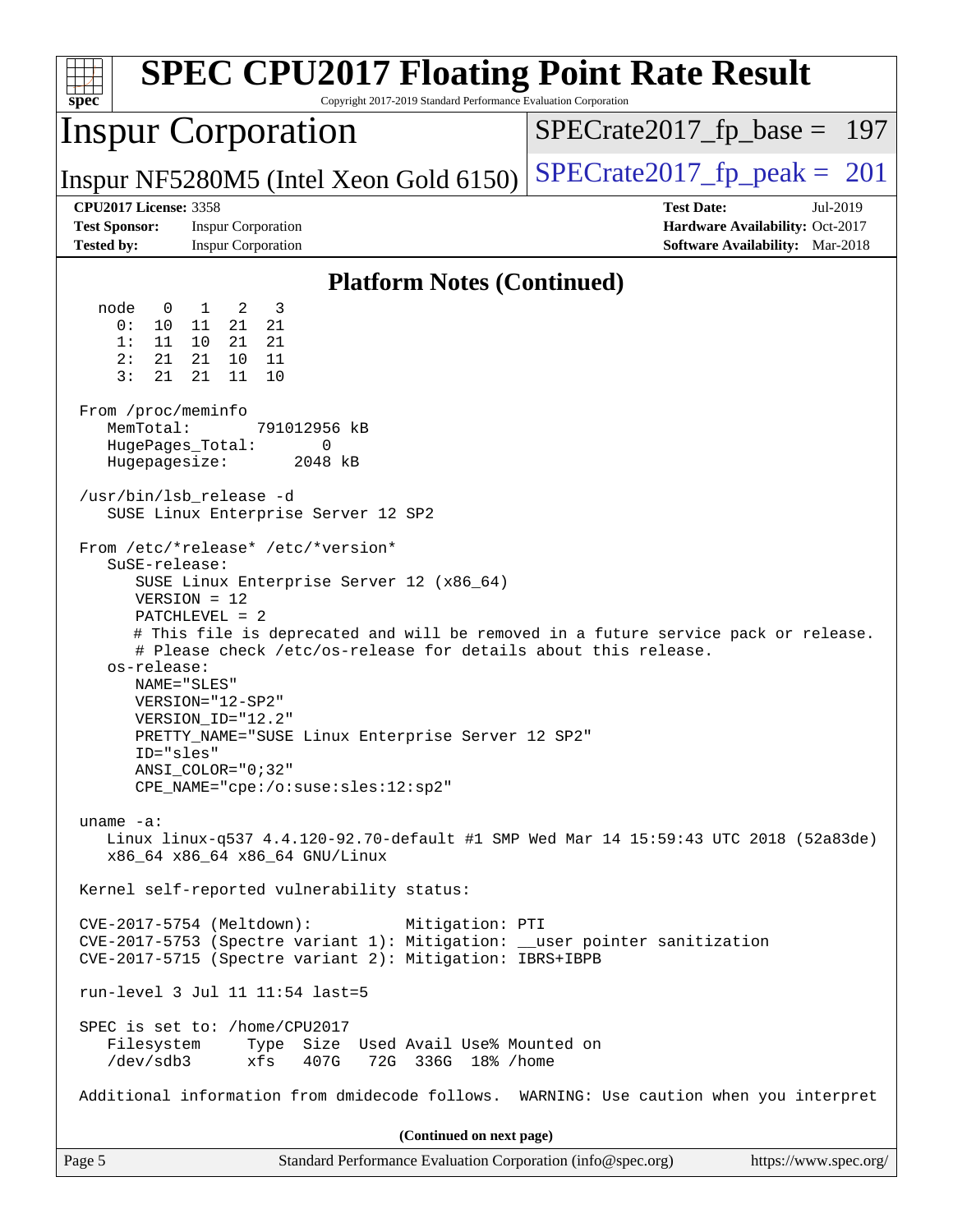| $spec^*$                     | <b>SPEC CPU2017 Floating Point Rate Result</b><br>Copyright 2017-2019 Standard Performance Evaluation Corporation |                                        |
|------------------------------|-------------------------------------------------------------------------------------------------------------------|----------------------------------------|
|                              | <b>Inspur Corporation</b>                                                                                         | $SPECrate2017_fp\_base = 197$          |
|                              | Inspur NF5280M5 (Intel Xeon Gold 6150)                                                                            | $SPECrate2017_fp\_peak = 201$          |
| <b>CPU2017 License: 3358</b> |                                                                                                                   | Jul-2019<br><b>Test Date:</b>          |
| <b>Test Sponsor:</b>         | <b>Inspur Corporation</b>                                                                                         | Hardware Availability: Oct-2017        |
| <b>Tested by:</b>            | <b>Inspur Corporation</b>                                                                                         | <b>Software Availability:</b> Mar-2018 |
|                              |                                                                                                                   |                                        |

#### **[Platform Notes \(Continued\)](http://www.spec.org/auto/cpu2017/Docs/result-fields.html#PlatformNotes)**

 this section. The 'dmidecode' program reads system data which is "intended to allow hardware to be accurately determined", but the intent may not be met, as there are frequent changes to hardware, firmware, and the "DMTF SMBIOS" standard. BIOS Inspur 4.0.8 10/17/2018 Memory:

24x Samsung M393A4K40CB2-CTD 32 GB 2 rank 2666

(End of data from sysinfo program)

## **[Compiler Version Notes](http://www.spec.org/auto/cpu2017/Docs/result-fields.html#CompilerVersionNotes)**

| $519.1$ bm_r(base) 538.imagick_r(base, peak) 544.nab_r(base)<br>CC                                                                                                                            |  |  |  |  |
|-----------------------------------------------------------------------------------------------------------------------------------------------------------------------------------------------|--|--|--|--|
| icc (ICC) 18.0.0 20170811<br>Copyright (C) 1985-2017 Intel Corporation. All rights reserved.                                                                                                  |  |  |  |  |
| 519.1bm $r(\text{peak})$ 544.nab $r(\text{peak})$<br>CC.                                                                                                                                      |  |  |  |  |
| icc (ICC) 18.0.0 20170811<br>Copyright (C) 1985-2017 Intel Corporation. All rights reserved.                                                                                                  |  |  |  |  |
| CXXC 508.namd_r(base) 510.parest_r(base)                                                                                                                                                      |  |  |  |  |
| icpc (ICC) 18.0.0 20170811<br>Copyright (C) 1985-2017 Intel Corporation. All rights reserved.                                                                                                 |  |  |  |  |
| CXXC 508. namd $r(\text{peak})$ 510. parest $r(\text{peak})$                                                                                                                                  |  |  |  |  |
| icpc (ICC) 18.0.0 20170811<br>Copyright (C) 1985-2017 Intel Corporation. All rights reserved.                                                                                                 |  |  |  |  |
| 511.povray_r(base) 526.blender_r(base)<br>CC.                                                                                                                                                 |  |  |  |  |
| icpc (ICC) 18.0.0 20170811<br>Copyright (C) 1985-2017 Intel Corporation. All rights reserved.<br>icc (ICC) 18.0.0 20170811<br>Copyright (C) 1985-2017 Intel Corporation. All rights reserved. |  |  |  |  |
| (Continued on next page)                                                                                                                                                                      |  |  |  |  |

Page 6 Standard Performance Evaluation Corporation [\(info@spec.org\)](mailto:info@spec.org) <https://www.spec.org/>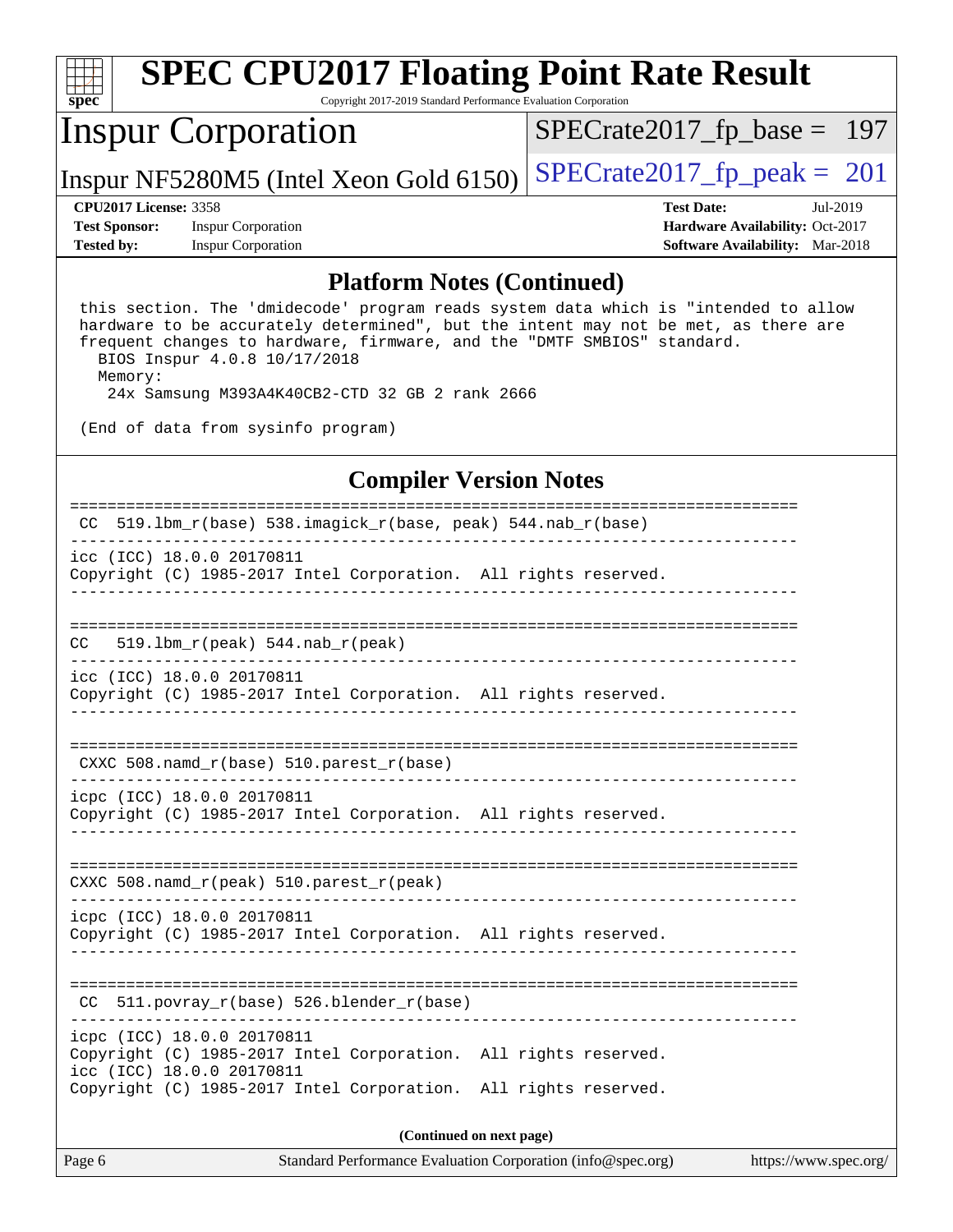| spec <sup>®</sup>                                                                       |                                                                                                  | Copyright 2017-2019 Standard Performance Evaluation Corporation | <b>SPEC CPU2017 Floating Point Rate Result</b>                           |                                             |  |
|-----------------------------------------------------------------------------------------|--------------------------------------------------------------------------------------------------|-----------------------------------------------------------------|--------------------------------------------------------------------------|---------------------------------------------|--|
|                                                                                         | <b>Inspur Corporation</b>                                                                        |                                                                 | $SPECrate2017_fp\_base = 197$                                            |                                             |  |
|                                                                                         | Inspur NF5280M5 (Intel Xeon Gold 6150)                                                           |                                                                 | $SPECrate2017_fp\_peak = 201$                                            |                                             |  |
| <b>CPU2017 License: 3358</b><br><b>Test Sponsor:</b>                                    | <b>Inspur Corporation</b>                                                                        |                                                                 | <b>Test Date:</b>                                                        | Jul-2019<br>Hardware Availability: Oct-2017 |  |
| Tested by:                                                                              | <b>Inspur Corporation</b>                                                                        |                                                                 |                                                                          | Software Availability: Mar-2018             |  |
| <b>Compiler Version Notes (Continued)</b>                                               |                                                                                                  |                                                                 |                                                                          |                                             |  |
|                                                                                         |                                                                                                  |                                                                 |                                                                          |                                             |  |
| CC.                                                                                     | 511.povray_r(peak) 526.blender_r(peak)                                                           |                                                                 |                                                                          |                                             |  |
|                                                                                         | icpc (ICC) 18.0.0 20170811                                                                       |                                                                 |                                                                          |                                             |  |
|                                                                                         | Copyright (C) 1985-2017 Intel Corporation. All rights reserved.<br>icc (ICC) 18.0.0 20170811     |                                                                 |                                                                          |                                             |  |
|                                                                                         | Copyright (C) 1985-2017 Intel Corporation. All rights reserved.                                  |                                                                 |                                                                          |                                             |  |
|                                                                                         |                                                                                                  |                                                                 |                                                                          |                                             |  |
| FC.                                                                                     | 507.cactuBSSN r(base)                                                                            |                                                                 |                                                                          |                                             |  |
|                                                                                         | icpc (ICC) 18.0.0 20170811                                                                       |                                                                 |                                                                          |                                             |  |
|                                                                                         | Copyright (C) 1985-2017 Intel Corporation. All rights reserved.<br>icc (ICC) 18.0.0 20170811     |                                                                 |                                                                          |                                             |  |
|                                                                                         | Copyright (C) 1985-2017 Intel Corporation.<br>ifort (IFORT) 18.0.0 20170811                      |                                                                 | All rights reserved.                                                     |                                             |  |
|                                                                                         | Copyright (C) 1985-2017 Intel Corporation. All rights reserved.                                  |                                                                 |                                                                          |                                             |  |
|                                                                                         |                                                                                                  |                                                                 | ------------------------------                                           |                                             |  |
| FC.                                                                                     | 507.cactuBSSN r(peak)                                                                            |                                                                 |                                                                          |                                             |  |
|                                                                                         | icpc (ICC) 18.0.0 20170811                                                                       |                                                                 |                                                                          |                                             |  |
|                                                                                         | Copyright (C) 1985-2017 Intel Corporation. All rights reserved.<br>icc (ICC) 18.0.0 20170811     |                                                                 |                                                                          |                                             |  |
|                                                                                         | Copyright (C) 1985-2017 Intel Corporation. All rights reserved.<br>ifort (IFORT) 18.0.0 20170811 |                                                                 |                                                                          |                                             |  |
|                                                                                         | Copyright (C) 1985-2017 Intel Corporation. All rights reserved.                                  |                                                                 |                                                                          |                                             |  |
|                                                                                         |                                                                                                  |                                                                 |                                                                          |                                             |  |
|                                                                                         |                                                                                                  |                                                                 | FC 503.bwaves_r(base, peak) 549.fotonik3d_r(base, peak) 554.roms_r(base) |                                             |  |
|                                                                                         | ifort (IFORT) 18.0.0 20170811                                                                    |                                                                 |                                                                          |                                             |  |
|                                                                                         | Copyright (C) 1985-2017 Intel Corporation. All rights reserved.                                  |                                                                 |                                                                          |                                             |  |
|                                                                                         |                                                                                                  |                                                                 |                                                                          |                                             |  |
| $FC 554.rows_r (peak)$<br>------------------                                            |                                                                                                  |                                                                 |                                                                          |                                             |  |
|                                                                                         | ifort (IFORT) 18.0.0 20170811<br>Copyright (C) 1985-2017 Intel Corporation. All rights reserved. |                                                                 |                                                                          |                                             |  |
|                                                                                         |                                                                                                  |                                                                 |                                                                          |                                             |  |
|                                                                                         |                                                                                                  |                                                                 |                                                                          |                                             |  |
| (Continued on next page)<br>Standard Performance Evaluation Corporation (info@spec.org) |                                                                                                  |                                                                 |                                                                          |                                             |  |
| Page 7                                                                                  |                                                                                                  |                                                                 |                                                                          | https://www.spec.org/                       |  |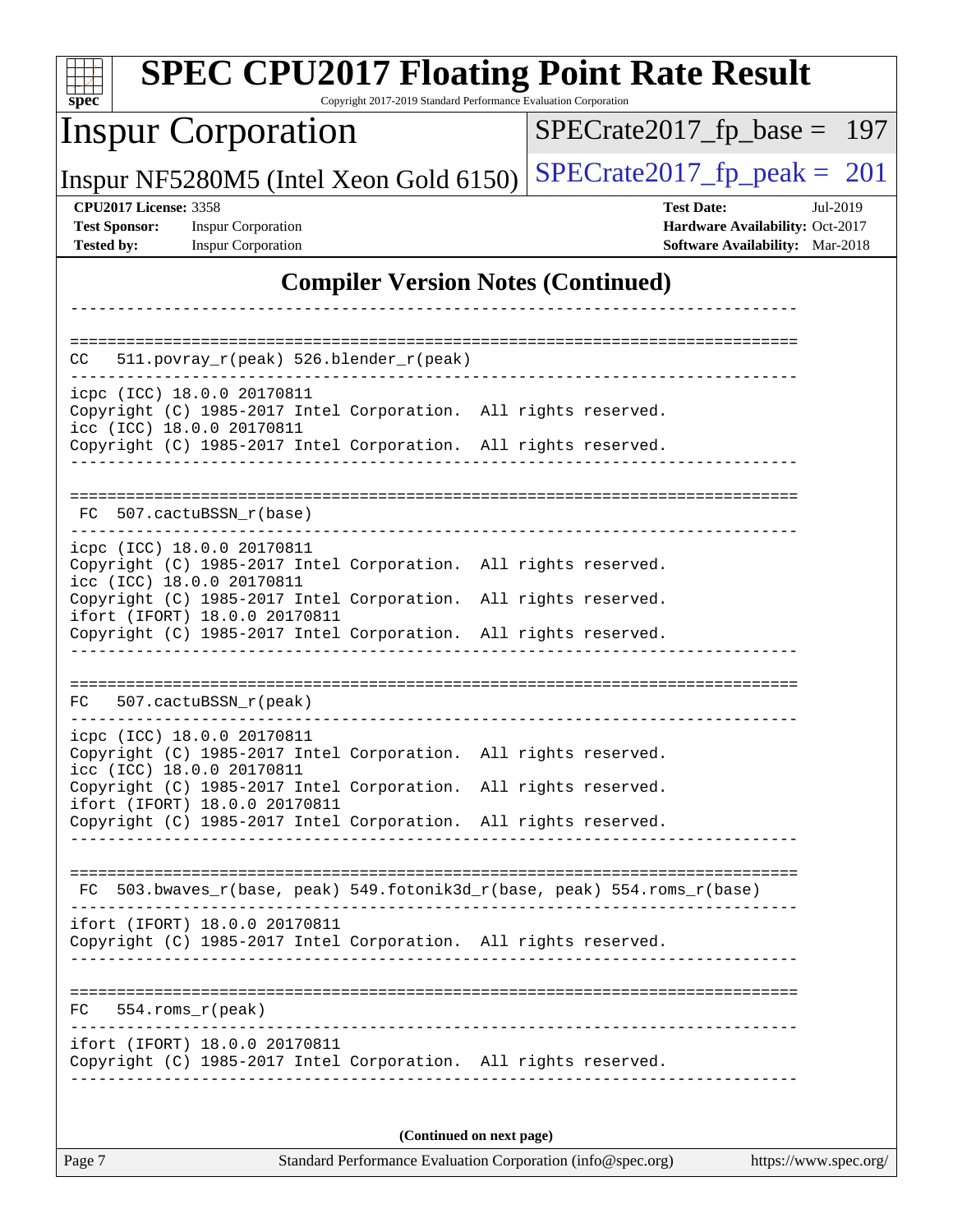| <b>SPEC CPU2017 Floating Point Rate Result</b><br>spec<br>Copyright 2017-2019 Standard Performance Evaluation Corporation           |                                                                                                            |  |  |  |  |
|-------------------------------------------------------------------------------------------------------------------------------------|------------------------------------------------------------------------------------------------------------|--|--|--|--|
| <b>Inspur Corporation</b>                                                                                                           | $SPECrate2017_fp\_base = 197$                                                                              |  |  |  |  |
| Inspur NF5280M5 (Intel Xeon Gold 6150)                                                                                              | $SPECrate2017_fp\_peak = 201$                                                                              |  |  |  |  |
| <b>CPU2017 License: 3358</b><br><b>Test Sponsor:</b><br><b>Inspur Corporation</b><br><b>Tested by:</b><br><b>Inspur Corporation</b> | <b>Test Date:</b><br>Jul-2019<br>Hardware Availability: Oct-2017<br><b>Software Availability:</b> Mar-2018 |  |  |  |  |
| <b>Compiler Version Notes (Continued)</b>                                                                                           |                                                                                                            |  |  |  |  |
| 521.wrf_r(base) 527.cam4_r(base)<br>CC.                                                                                             |                                                                                                            |  |  |  |  |
| ifort (IFORT) 18.0.0 20170811<br>Copyright (C) 1985-2017 Intel Corporation. All rights reserved.<br>icc (ICC) 18.0.0 20170811       |                                                                                                            |  |  |  |  |
| Copyright (C) 1985-2017 Intel Corporation. All rights reserved.                                                                     |                                                                                                            |  |  |  |  |
| $521.wrf_r(peak) 527.cam4_r(peak)$<br>CC.                                                                                           |                                                                                                            |  |  |  |  |
| ifort (IFORT) 18.0.0 20170811<br>Copyright (C) 1985-2017 Intel Corporation. All rights reserved.<br>icc (ICC) 18.0.0 20170811       |                                                                                                            |  |  |  |  |
| Copyright (C) 1985-2017 Intel Corporation. All rights reserved.                                                                     |                                                                                                            |  |  |  |  |

# **[Base Compiler Invocation](http://www.spec.org/auto/cpu2017/Docs/result-fields.html#BaseCompilerInvocation)**

[C benchmarks](http://www.spec.org/auto/cpu2017/Docs/result-fields.html#Cbenchmarks): [icc](http://www.spec.org/cpu2017/results/res2019q3/cpu2017-20190725-16428.flags.html#user_CCbase_intel_icc_18.0_66fc1ee009f7361af1fbd72ca7dcefbb700085f36577c54f309893dd4ec40d12360134090235512931783d35fd58c0460139e722d5067c5574d8eaf2b3e37e92)

[C++ benchmarks:](http://www.spec.org/auto/cpu2017/Docs/result-fields.html#CXXbenchmarks) [icpc](http://www.spec.org/cpu2017/results/res2019q3/cpu2017-20190725-16428.flags.html#user_CXXbase_intel_icpc_18.0_c510b6838c7f56d33e37e94d029a35b4a7bccf4766a728ee175e80a419847e808290a9b78be685c44ab727ea267ec2f070ec5dc83b407c0218cded6866a35d07)

[Fortran benchmarks](http://www.spec.org/auto/cpu2017/Docs/result-fields.html#Fortranbenchmarks): [ifort](http://www.spec.org/cpu2017/results/res2019q3/cpu2017-20190725-16428.flags.html#user_FCbase_intel_ifort_18.0_8111460550e3ca792625aed983ce982f94888b8b503583aa7ba2b8303487b4d8a21a13e7191a45c5fd58ff318f48f9492884d4413fa793fd88dd292cad7027ca)

[Benchmarks using both Fortran and C](http://www.spec.org/auto/cpu2017/Docs/result-fields.html#BenchmarksusingbothFortranandC): [ifort](http://www.spec.org/cpu2017/results/res2019q3/cpu2017-20190725-16428.flags.html#user_CC_FCbase_intel_ifort_18.0_8111460550e3ca792625aed983ce982f94888b8b503583aa7ba2b8303487b4d8a21a13e7191a45c5fd58ff318f48f9492884d4413fa793fd88dd292cad7027ca) [icc](http://www.spec.org/cpu2017/results/res2019q3/cpu2017-20190725-16428.flags.html#user_CC_FCbase_intel_icc_18.0_66fc1ee009f7361af1fbd72ca7dcefbb700085f36577c54f309893dd4ec40d12360134090235512931783d35fd58c0460139e722d5067c5574d8eaf2b3e37e92)

[Benchmarks using both C and C++](http://www.spec.org/auto/cpu2017/Docs/result-fields.html#BenchmarksusingbothCandCXX): [icpc](http://www.spec.org/cpu2017/results/res2019q3/cpu2017-20190725-16428.flags.html#user_CC_CXXbase_intel_icpc_18.0_c510b6838c7f56d33e37e94d029a35b4a7bccf4766a728ee175e80a419847e808290a9b78be685c44ab727ea267ec2f070ec5dc83b407c0218cded6866a35d07) [icc](http://www.spec.org/cpu2017/results/res2019q3/cpu2017-20190725-16428.flags.html#user_CC_CXXbase_intel_icc_18.0_66fc1ee009f7361af1fbd72ca7dcefbb700085f36577c54f309893dd4ec40d12360134090235512931783d35fd58c0460139e722d5067c5574d8eaf2b3e37e92)

[Benchmarks using Fortran, C, and C++:](http://www.spec.org/auto/cpu2017/Docs/result-fields.html#BenchmarksusingFortranCandCXX) [icpc](http://www.spec.org/cpu2017/results/res2019q3/cpu2017-20190725-16428.flags.html#user_CC_CXX_FCbase_intel_icpc_18.0_c510b6838c7f56d33e37e94d029a35b4a7bccf4766a728ee175e80a419847e808290a9b78be685c44ab727ea267ec2f070ec5dc83b407c0218cded6866a35d07) [icc](http://www.spec.org/cpu2017/results/res2019q3/cpu2017-20190725-16428.flags.html#user_CC_CXX_FCbase_intel_icc_18.0_66fc1ee009f7361af1fbd72ca7dcefbb700085f36577c54f309893dd4ec40d12360134090235512931783d35fd58c0460139e722d5067c5574d8eaf2b3e37e92) [ifort](http://www.spec.org/cpu2017/results/res2019q3/cpu2017-20190725-16428.flags.html#user_CC_CXX_FCbase_intel_ifort_18.0_8111460550e3ca792625aed983ce982f94888b8b503583aa7ba2b8303487b4d8a21a13e7191a45c5fd58ff318f48f9492884d4413fa793fd88dd292cad7027ca)

## **[Base Portability Flags](http://www.spec.org/auto/cpu2017/Docs/result-fields.html#BasePortabilityFlags)**

 503.bwaves\_r: [-DSPEC\\_LP64](http://www.spec.org/cpu2017/results/res2019q3/cpu2017-20190725-16428.flags.html#suite_basePORTABILITY503_bwaves_r_DSPEC_LP64) 507.cactuBSSN\_r: [-DSPEC\\_LP64](http://www.spec.org/cpu2017/results/res2019q3/cpu2017-20190725-16428.flags.html#suite_basePORTABILITY507_cactuBSSN_r_DSPEC_LP64) 508.namd\_r: [-DSPEC\\_LP64](http://www.spec.org/cpu2017/results/res2019q3/cpu2017-20190725-16428.flags.html#suite_basePORTABILITY508_namd_r_DSPEC_LP64)

**(Continued on next page)**

Page 8 Standard Performance Evaluation Corporation [\(info@spec.org\)](mailto:info@spec.org) <https://www.spec.org/>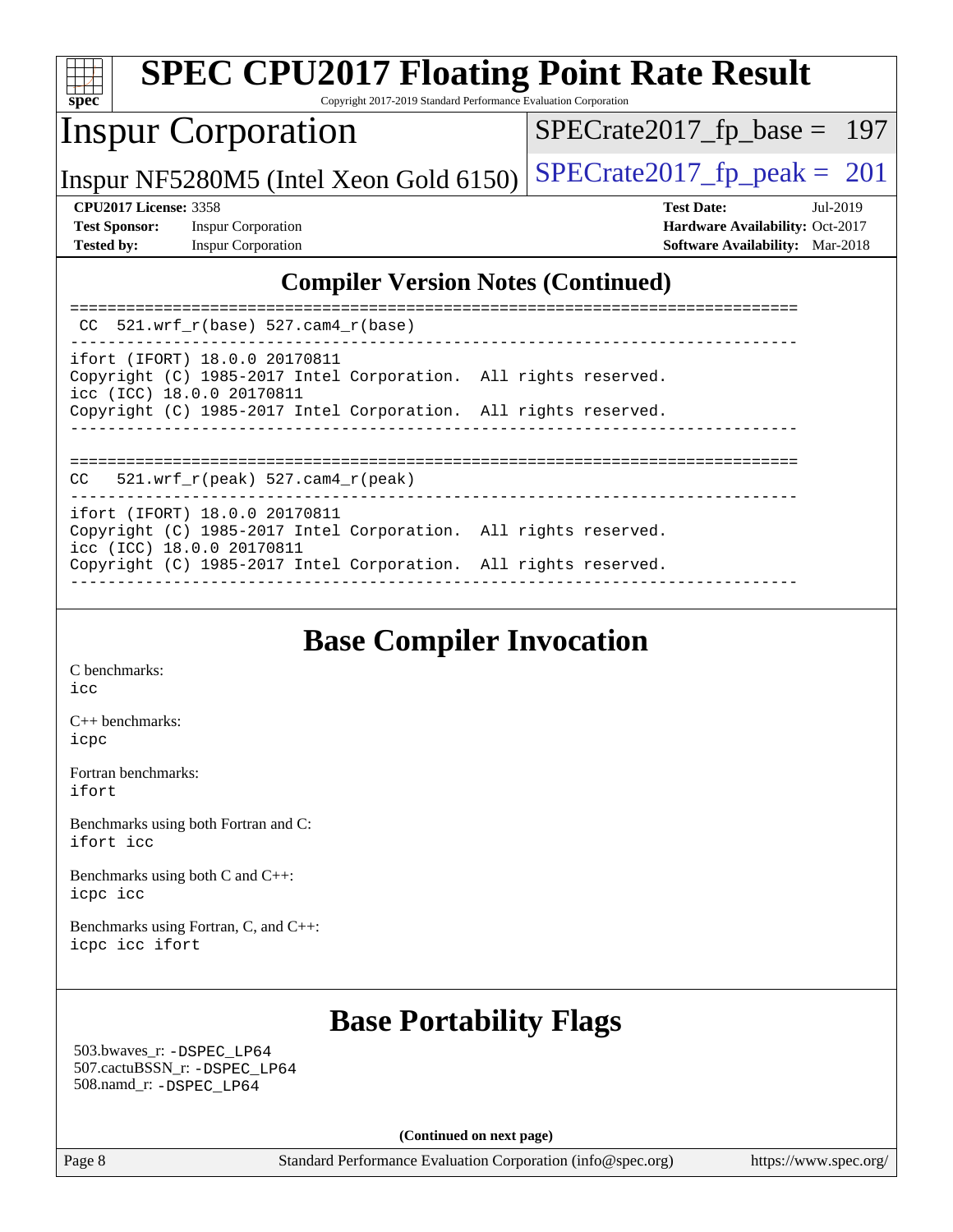

Page 9 Standard Performance Evaluation Corporation [\(info@spec.org\)](mailto:info@spec.org) <https://www.spec.org/>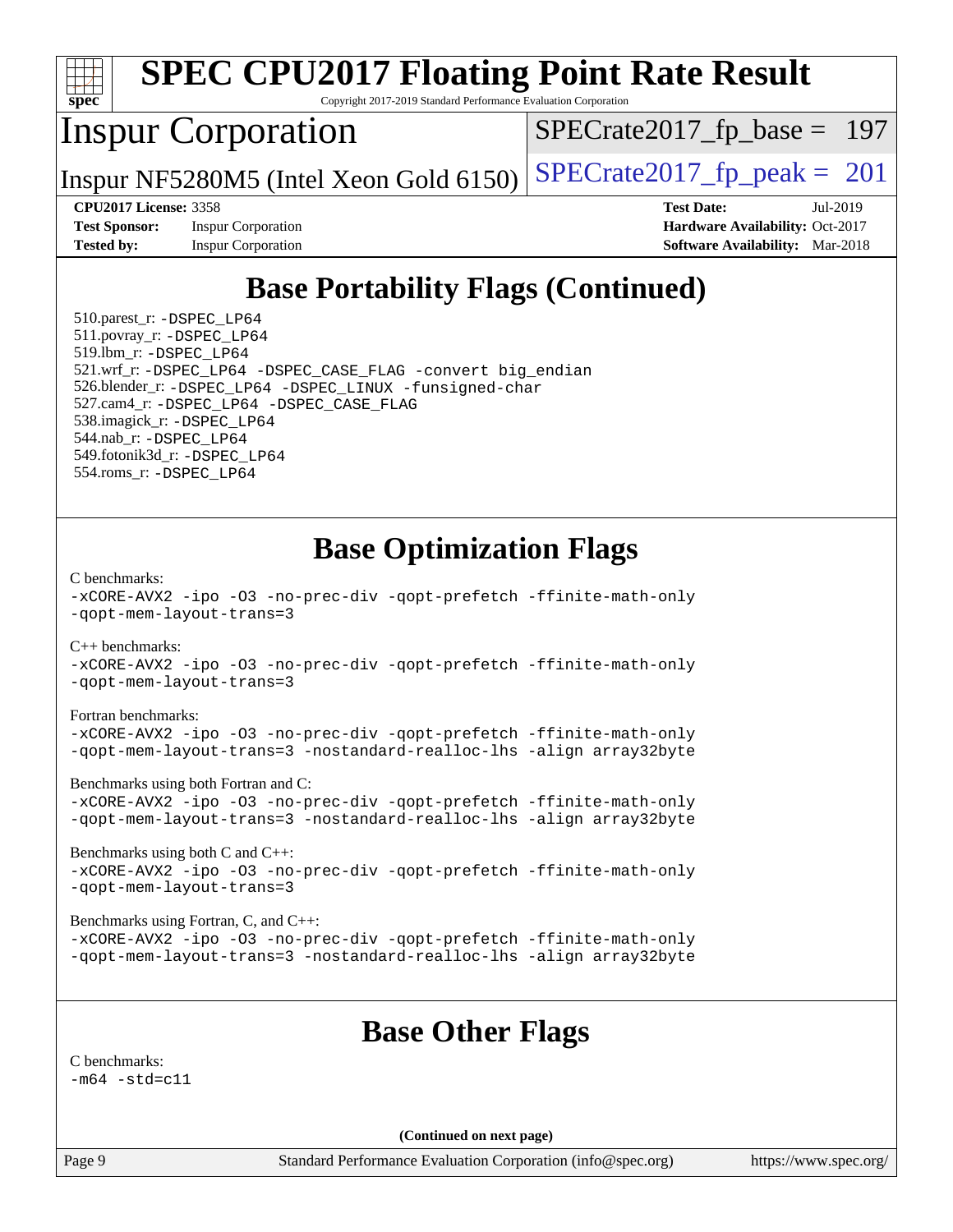| $Spec^*$                       | <b>SPEC CPU2017 Floating Point Rate Result</b><br>Copyright 2017-2019 Standard Performance Evaluation Corporation |                                        |            |
|--------------------------------|-------------------------------------------------------------------------------------------------------------------|----------------------------------------|------------|
| <b>Inspur Corporation</b>      |                                                                                                                   | $SPECrate2017_fp\_base = 197$          |            |
|                                | Inspur NF5280M5 (Intel Xeon Gold 6150)                                                                            | $SPECrate2017_fp\_peak = 201$          |            |
| <b>CPU2017 License: 3358</b>   |                                                                                                                   | <b>Test Date:</b>                      | $Jul-2019$ |
| <b>Test Sponsor:</b>           | <b>Inspur Corporation</b>                                                                                         | Hardware Availability: Oct-2017        |            |
| <b>Tested by:</b>              | <b>Inspur Corporation</b>                                                                                         | <b>Software Availability:</b> Mar-2018 |            |
| $C_{++}$ benchmarks:<br>$-m64$ | <b>Base Other Flags (Continued)</b>                                                                               |                                        |            |

[Fortran benchmarks](http://www.spec.org/auto/cpu2017/Docs/result-fields.html#Fortranbenchmarks):

[-m64](http://www.spec.org/cpu2017/results/res2019q3/cpu2017-20190725-16428.flags.html#user_FCbase_intel_intel64_18.0_af43caccfc8ded86e7699f2159af6efc7655f51387b94da716254467f3c01020a5059329e2569e4053f409e7c9202a7efc638f7a6d1ffb3f52dea4a3e31d82ab)

[Benchmarks using both Fortran and C](http://www.spec.org/auto/cpu2017/Docs/result-fields.html#BenchmarksusingbothFortranandC): [-m64](http://www.spec.org/cpu2017/results/res2019q3/cpu2017-20190725-16428.flags.html#user_CC_FCbase_intel_intel64_18.0_af43caccfc8ded86e7699f2159af6efc7655f51387b94da716254467f3c01020a5059329e2569e4053f409e7c9202a7efc638f7a6d1ffb3f52dea4a3e31d82ab) [-std=c11](http://www.spec.org/cpu2017/results/res2019q3/cpu2017-20190725-16428.flags.html#user_CC_FCbase_intel_compiler_c11_mode_0e1c27790398a4642dfca32ffe6c27b5796f9c2d2676156f2e42c9c44eaad0c049b1cdb667a270c34d979996257aeb8fc440bfb01818dbc9357bd9d174cb8524)

[Benchmarks using both C and C++](http://www.spec.org/auto/cpu2017/Docs/result-fields.html#BenchmarksusingbothCandCXX): [-m64](http://www.spec.org/cpu2017/results/res2019q3/cpu2017-20190725-16428.flags.html#user_CC_CXXbase_intel_intel64_18.0_af43caccfc8ded86e7699f2159af6efc7655f51387b94da716254467f3c01020a5059329e2569e4053f409e7c9202a7efc638f7a6d1ffb3f52dea4a3e31d82ab) [-std=c11](http://www.spec.org/cpu2017/results/res2019q3/cpu2017-20190725-16428.flags.html#user_CC_CXXbase_intel_compiler_c11_mode_0e1c27790398a4642dfca32ffe6c27b5796f9c2d2676156f2e42c9c44eaad0c049b1cdb667a270c34d979996257aeb8fc440bfb01818dbc9357bd9d174cb8524)

[Benchmarks using Fortran, C, and C++:](http://www.spec.org/auto/cpu2017/Docs/result-fields.html#BenchmarksusingFortranCandCXX)  $-m64$   $-std=cl1$ 

# **[Peak Compiler Invocation](http://www.spec.org/auto/cpu2017/Docs/result-fields.html#PeakCompilerInvocation)**

[C benchmarks](http://www.spec.org/auto/cpu2017/Docs/result-fields.html#Cbenchmarks): [icc](http://www.spec.org/cpu2017/results/res2019q3/cpu2017-20190725-16428.flags.html#user_CCpeak_intel_icc_18.0_66fc1ee009f7361af1fbd72ca7dcefbb700085f36577c54f309893dd4ec40d12360134090235512931783d35fd58c0460139e722d5067c5574d8eaf2b3e37e92)

[C++ benchmarks:](http://www.spec.org/auto/cpu2017/Docs/result-fields.html#CXXbenchmarks) [icpc](http://www.spec.org/cpu2017/results/res2019q3/cpu2017-20190725-16428.flags.html#user_CXXpeak_intel_icpc_18.0_c510b6838c7f56d33e37e94d029a35b4a7bccf4766a728ee175e80a419847e808290a9b78be685c44ab727ea267ec2f070ec5dc83b407c0218cded6866a35d07)

[Fortran benchmarks](http://www.spec.org/auto/cpu2017/Docs/result-fields.html#Fortranbenchmarks): [ifort](http://www.spec.org/cpu2017/results/res2019q3/cpu2017-20190725-16428.flags.html#user_FCpeak_intel_ifort_18.0_8111460550e3ca792625aed983ce982f94888b8b503583aa7ba2b8303487b4d8a21a13e7191a45c5fd58ff318f48f9492884d4413fa793fd88dd292cad7027ca)

[Benchmarks using both Fortran and C](http://www.spec.org/auto/cpu2017/Docs/result-fields.html#BenchmarksusingbothFortranandC): [ifort](http://www.spec.org/cpu2017/results/res2019q3/cpu2017-20190725-16428.flags.html#user_CC_FCpeak_intel_ifort_18.0_8111460550e3ca792625aed983ce982f94888b8b503583aa7ba2b8303487b4d8a21a13e7191a45c5fd58ff318f48f9492884d4413fa793fd88dd292cad7027ca) [icc](http://www.spec.org/cpu2017/results/res2019q3/cpu2017-20190725-16428.flags.html#user_CC_FCpeak_intel_icc_18.0_66fc1ee009f7361af1fbd72ca7dcefbb700085f36577c54f309893dd4ec40d12360134090235512931783d35fd58c0460139e722d5067c5574d8eaf2b3e37e92)

[Benchmarks using both C and C++](http://www.spec.org/auto/cpu2017/Docs/result-fields.html#BenchmarksusingbothCandCXX): [icpc](http://www.spec.org/cpu2017/results/res2019q3/cpu2017-20190725-16428.flags.html#user_CC_CXXpeak_intel_icpc_18.0_c510b6838c7f56d33e37e94d029a35b4a7bccf4766a728ee175e80a419847e808290a9b78be685c44ab727ea267ec2f070ec5dc83b407c0218cded6866a35d07) [icc](http://www.spec.org/cpu2017/results/res2019q3/cpu2017-20190725-16428.flags.html#user_CC_CXXpeak_intel_icc_18.0_66fc1ee009f7361af1fbd72ca7dcefbb700085f36577c54f309893dd4ec40d12360134090235512931783d35fd58c0460139e722d5067c5574d8eaf2b3e37e92)

[Benchmarks using Fortran, C, and C++:](http://www.spec.org/auto/cpu2017/Docs/result-fields.html#BenchmarksusingFortranCandCXX) [icpc](http://www.spec.org/cpu2017/results/res2019q3/cpu2017-20190725-16428.flags.html#user_CC_CXX_FCpeak_intel_icpc_18.0_c510b6838c7f56d33e37e94d029a35b4a7bccf4766a728ee175e80a419847e808290a9b78be685c44ab727ea267ec2f070ec5dc83b407c0218cded6866a35d07) [icc](http://www.spec.org/cpu2017/results/res2019q3/cpu2017-20190725-16428.flags.html#user_CC_CXX_FCpeak_intel_icc_18.0_66fc1ee009f7361af1fbd72ca7dcefbb700085f36577c54f309893dd4ec40d12360134090235512931783d35fd58c0460139e722d5067c5574d8eaf2b3e37e92) [ifort](http://www.spec.org/cpu2017/results/res2019q3/cpu2017-20190725-16428.flags.html#user_CC_CXX_FCpeak_intel_ifort_18.0_8111460550e3ca792625aed983ce982f94888b8b503583aa7ba2b8303487b4d8a21a13e7191a45c5fd58ff318f48f9492884d4413fa793fd88dd292cad7027ca)

# **[Peak Portability Flags](http://www.spec.org/auto/cpu2017/Docs/result-fields.html#PeakPortabilityFlags)**

Same as Base Portability Flags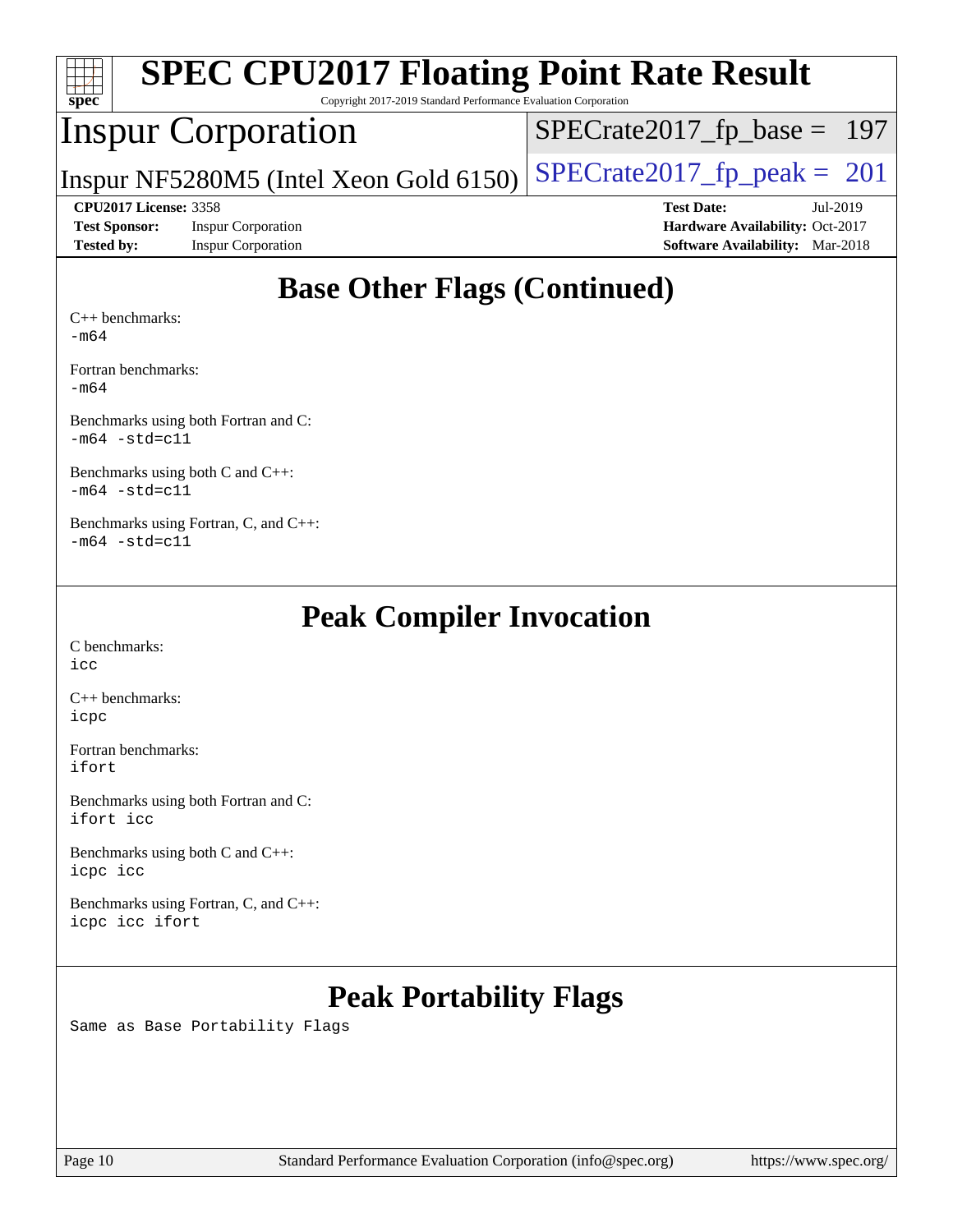| <b>SPEC CPU2017 Floating Point Rate Result</b><br>Copyright 2017-2019 Standard Performance Evaluation Corporation<br>$spec^*$                                                                                              |                                                                                                            |
|----------------------------------------------------------------------------------------------------------------------------------------------------------------------------------------------------------------------------|------------------------------------------------------------------------------------------------------------|
| <b>Inspur Corporation</b>                                                                                                                                                                                                  | $SPECrate2017_fp\_base = 197$                                                                              |
| Inspur NF5280M5 (Intel Xeon Gold 6150)                                                                                                                                                                                     | $SPECTate2017$ _fp_peak = 201                                                                              |
| <b>CPU2017 License: 3358</b><br><b>Inspur Corporation</b><br><b>Test Sponsor:</b><br><b>Tested by:</b><br><b>Inspur Corporation</b>                                                                                        | <b>Test Date:</b><br>Jul-2019<br>Hardware Availability: Oct-2017<br><b>Software Availability:</b> Mar-2018 |
| <b>Peak Optimization Flags</b>                                                                                                                                                                                             |                                                                                                            |
| C benchmarks:                                                                                                                                                                                                              |                                                                                                            |
| 519.1bm_r: -prof-gen(pass 1) -prof-use(pass 2) -ipo -xCORE-AVX2 -03<br>-no-prec-div -qopt-prefetch -ffinite-math-only<br>-qopt-mem-layout-trans=3                                                                          |                                                                                                            |
| 538.imagick_r: -xCORE-AVX2 -ipo -03 -no-prec-div -qopt-prefetch<br>-ffinite-math-only -qopt-mem-layout-trans=3                                                                                                             |                                                                                                            |
| $544.nab_r$ : Same as $519.lbm_r$                                                                                                                                                                                          |                                                                                                            |
| $C++$ benchmarks:<br>-prof-gen(pass 1) -prof-use(pass 2) -ipo -xCORE-AVX2 -03<br>-no-prec-div -qopt-prefetch -ffinite-math-only<br>-qopt-mem-layout-trans=3                                                                |                                                                                                            |
| Fortran benchmarks:                                                                                                                                                                                                        |                                                                                                            |
| 503.bwaves_r: -xCORE-AVX2 -ipo -03 -no-prec-div -qopt-prefetch<br>-ffinite-math-only -qopt-mem-layout-trans=3<br>-nostandard-realloc-lhs -align array32byte                                                                |                                                                                                            |
| 549.fotonik3d_r: Same as 503.bwaves r                                                                                                                                                                                      |                                                                                                            |
| 554.roms_r:-prof-gen(pass 1) -prof-use(pass 2) -ipo -xCORE-AVX2 -03<br>-no-prec-div -qopt-prefetch -ffinite-math-only<br>-qopt-mem-layout-trans=3 -nostandard-realloc-lhs<br>-align array32byte                            |                                                                                                            |
| Benchmarks using both Fortran and C:<br>-prof-gen(pass 1) -prof-use(pass 2) -ipo -xCORE-AVX2 -03<br>-no-prec-div -qopt-prefetch -ffinite-math-only<br>-qopt-mem-layout-trans=3 -nostandard-realloc-lhs -align array32byte  |                                                                                                            |
| Benchmarks using both C and C++:<br>-prof-gen(pass 1) -prof-use(pass 2) -ipo -xCORE-AVX2 -03<br>-no-prec-div -qopt-prefetch -ffinite-math-only<br>-qopt-mem-layout-trans=3                                                 |                                                                                                            |
| Benchmarks using Fortran, C, and C++:<br>-prof-gen(pass 1) -prof-use(pass 2) -ipo -xCORE-AVX2 -03<br>-no-prec-div -qopt-prefetch -ffinite-math-only<br>-qopt-mem-layout-trans=3 -nostandard-realloc-lhs -align array32byte |                                                                                                            |
| Page 11<br>Standard Performance Evaluation Corporation (info@spec.org)                                                                                                                                                     | https://www.spec.org/                                                                                      |